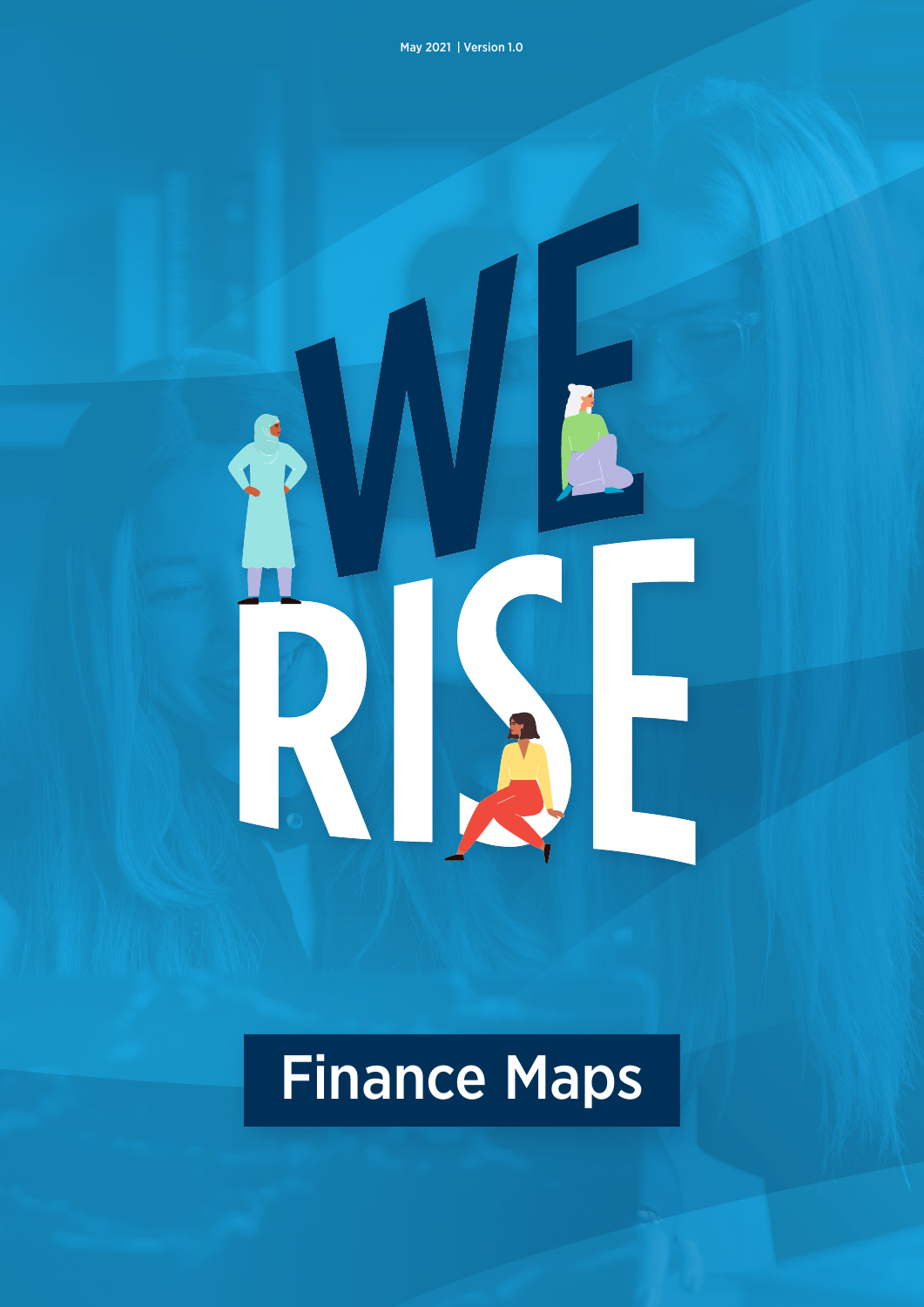## **Partners** ABOUT

The [WeEmpowerAsia \(WEA\)](https://asiapacific.unwomen.org/en/focus-areas/women-poverty-economics/weempowerasia) programme is a collaborative effort between the Regional Office of UN Women for Asia and the Pacific (ROAP) and the European Union (EU), which is funding the action under its Partnership Instrument. The overall objective of the WEA programme is that more women lead, participate and have access to enhanced business opportunities and leadership within the private sector to advance sustainable and inclusive growth.

**[Bopinc](http://bopinc.org)** connects low-income consumers with the dignified choices of tomorrow. From startups to multinationals, Bopinc helps organisations to design and deliver inclusive, commercially viable business models.

#### **Programme partners:**



#### **Co-authored with:**

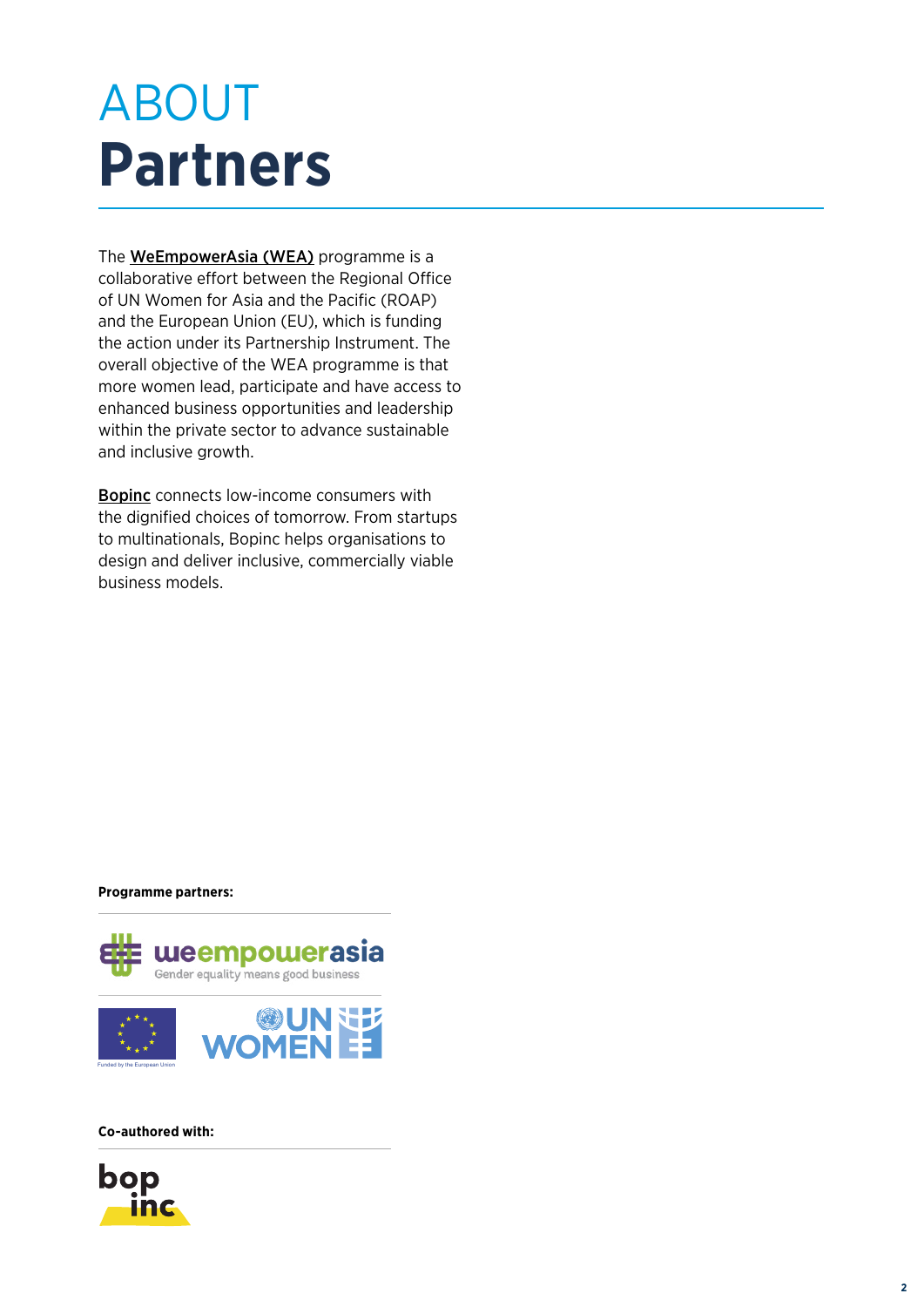## **Finding finance** WHY

### **The finance maps help you find finance providers that can best support you in your entrepreneurial journey.**

As a woman entrepreneur, it is hard to find the right match in a finance provider. IFC has estimated that worldwide, a \$300 billion gap in financing exists for formal, women-owned small businesses, and more than 70 percent of women-owned small and medium enterprises (SMEs) have inadequate or no access to financial services. Our finance maps help to close the finance gender gap by giving you a full overview of the finance providers available in your country.

# **Finance maps** WHAT

### **The finance maps work much like a dating site for women entrepreneurs and finance providers.**

First, you open the finance map for your country. Second, simply fill out your profile, filter on what you are looking for and the map will list the finance providers that best match your business.



#### **WeRise Toolkit for Entrepreneurs**

The Finance Maps build on the [WeRise Toolkit for](https://drive.google.com/drive/folders/1zlSPu-wNW9wApM5_Ad8yWb_t1W2RyxFL?usp=sharing) [Entrepreneurs](https://drive.google.com/drive/folders/1zlSPu-wNW9wApM5_Ad8yWb_t1W2RyxFL?usp=sharing). This consists of tools that provide actionable steps to unlock the power of gender inclusivity for your business. Make sure to check and download this toolkit.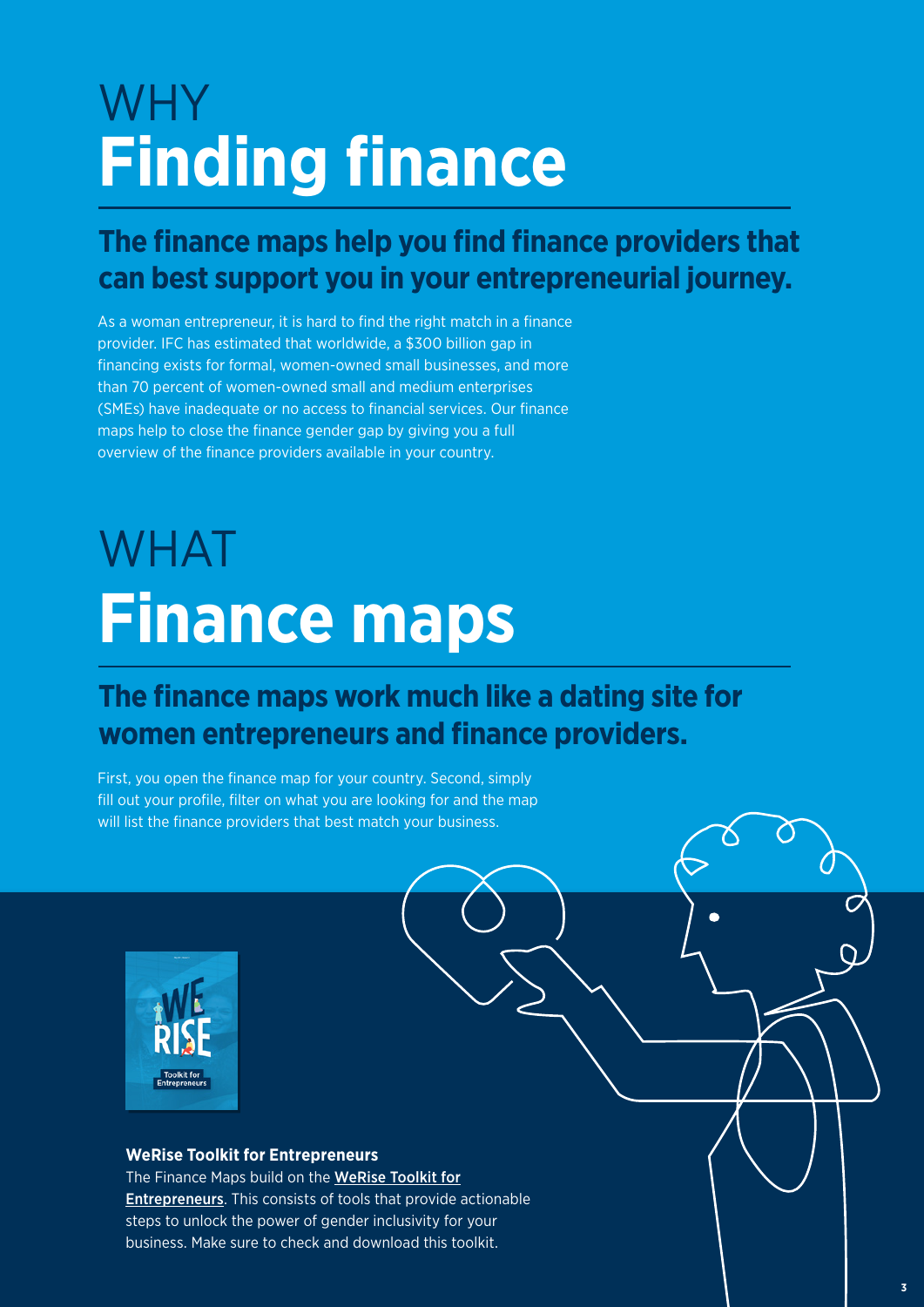### **Prepare your business profile** Before you start

Before you start, we advise you to prepare your business profile. You will use this profile to fill out the finance maps.

#### **1. Define what business stage you are in**

We will ask you to select your business stage. There are six stages to choose from.



#### **Idea or concept**

**Development**

You have an exciting idea for a business.

You are developing your product or service.

**Go-to-market** You have gone to market and are trying to survive.



### You have established your business in the market.

**Growth**

#### **Expansion**

You are ready to expand or diversify.



#### **Maturity**

You have a mature and diversified business that makes up for a large share of the market.

**Not sure?** Check out the business stage quiz of Tool 2 in the WeRise Entrepreneur toolkit.

#### **2. Define your finance need**

You can also fill out your finance need. You can choose an amount from USD 0 to USD 5,000,000. Select the option that comes closest to the amount you are looking for.

**Need help?** Not sure what your finance need is? Check out Tool 1 in the WeRise Entrepreneur toolkit.

#### **3. Types of finance providers**

You might already have a preference for a certain type of finance provider. In the maps we allow you to choose from eleven different types:

- **1. Stock market**
- **2. Venture Capital**
- **5. Incubator**
- 
- **4. Accelerator**
- 
- **6. Microfinance or credit card or leasing**
- **3. Private equity**
- **7. Crowdfunding**
- **8. Bank or Financial Institution**
- **9. Business Angel or Foundation**
- **10. International organization or NGO**
- **11. Government**

**Learn more?** Curious about the pros and cons and selection criteria of these finance provider types? Check the finance provider overview in the Annex of this document.

#### **4. Types of finance**

The maps will give you the option to select the type of finance you prefer. We've included five different finance types:

| <b>Equity</b>    | A company sells an ownership share in return for funds.                                                                                                |  |  |  |  |
|------------------|--------------------------------------------------------------------------------------------------------------------------------------------------------|--|--|--|--|
| <b>Debt</b>      | A company takes out a loan and pays back the loan over time with interest.                                                                             |  |  |  |  |
| Grant            | Grants are essentially gifts that do not have to be paid back, under most conditions.                                                                  |  |  |  |  |
| <b>Guarantee</b> | Guarantees are a promise given by a guarantor to take responsibility for the<br>borrower in the case of default in payments to the lender or investor. |  |  |  |  |
| Mezzanine        | Finance providers may also offer a blend of equity and debt finance.                                                                                   |  |  |  |  |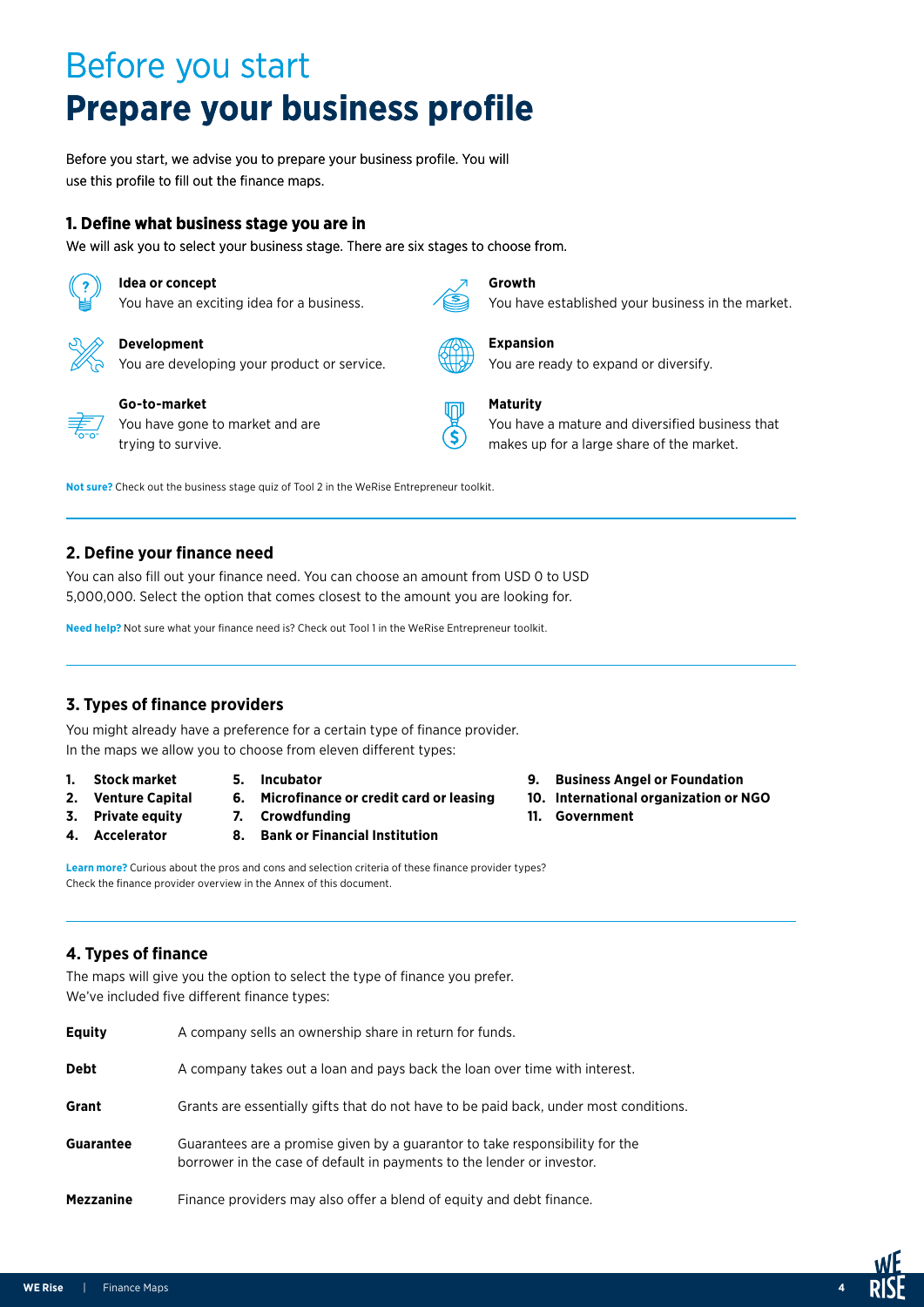## **How to use the finance maps** Get going

Having prepared your business profile, you are ready to fill in the finance map.

#### **1. Download the finance map**

Download and open the finance map for your country. Simply click the buttons below to access the finance maps.



#### **2. Fill in your profile**

Select your business stage, finance need and your preference for a finance provider and finance type. If you are not sure yet, just leave one of the fields blank.

#### **3. Scan the results**

After filling in your profile, your best matches will appear. Scan through them, are there any organizations listed that seem interesting to you?

#### **4. Check out the finance providers**

After filling in your profile and preferences, the finance map will show you a list of finance providers that best suit your needs. For each finance provider you will see:

- 1. Their name and a link to their website.
- 2. The business stage and finance need they focus on.
- 3. The type of provider they are and what type of finance they offer.
- 4. Other information such as their sector focus, where they operate, what additional services they provide and a general description of their business.

#### **5. Try filling in different profiles**

Your business might fit different categories or you might be interested in several finance providers or finance types. Simply change your profile by selecting other options. Do you want to see the whole list again? Delete your earlier selected items. Play around with the finance map until you find the right match for your business.

**Reminder:** Don't forget to do your homework before reaching out to a finance provider. Not sure how to do this? Check out Tool 2 of the WeRise Entrepreneur Toolkit.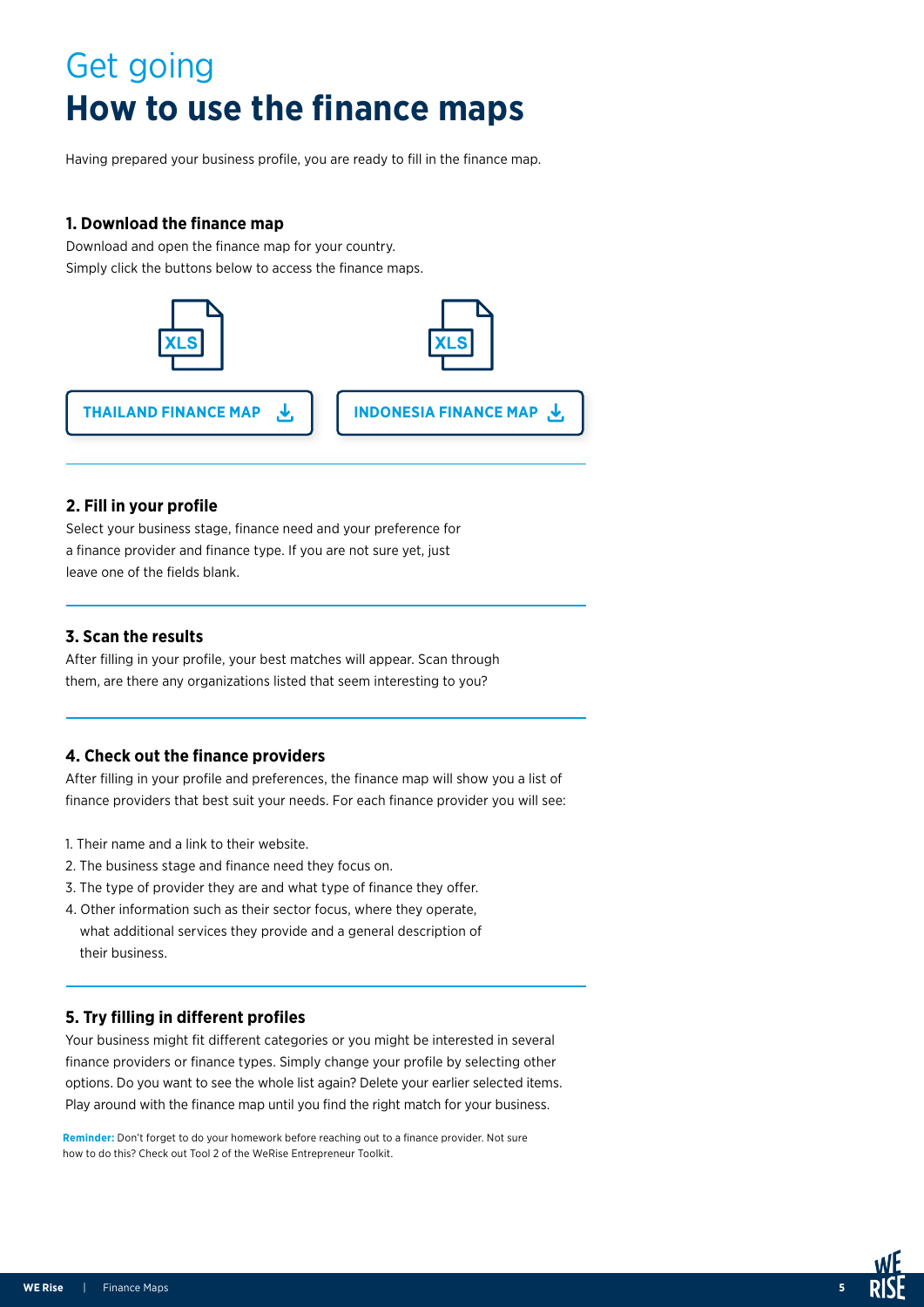## **Resources** ANNEX

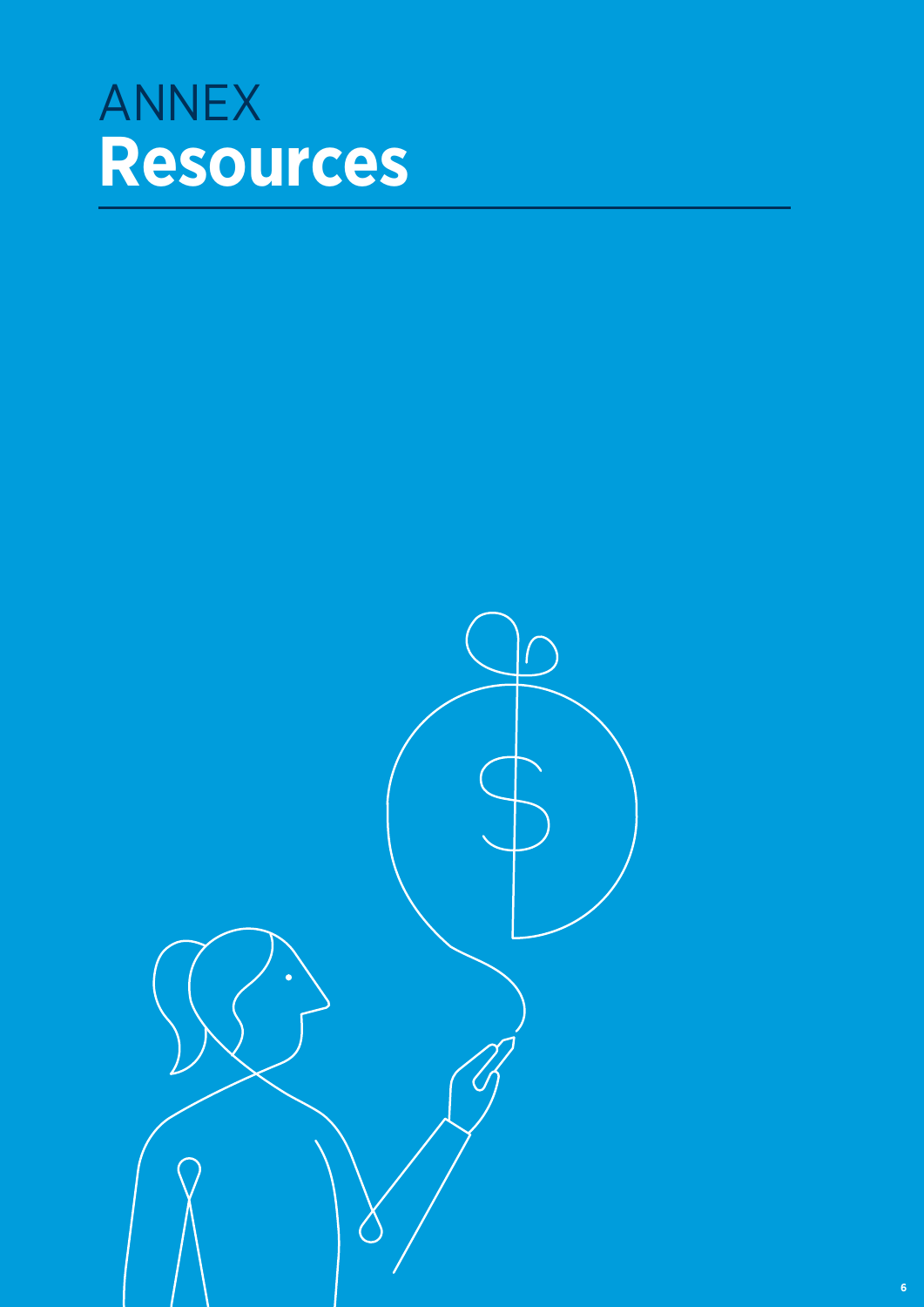## ANNEX **Finance provider overview**

Below you find a finance provider map related to the business stages. It shows the finance providers and the finance types. Essentially, there are only three types of finance applicable to businesses: equity, Debt and grants. Which finance providers match the business stage you are in?

| <b>Finance provider</b>                                 | <b>STAGE</b><br><b>IDEA</b> | <b>DEVELOPMENT</b><br><b>STAGE</b> | <b>GO TO MARKET</b><br><b>STAGE</b> | <b>GROWTH</b><br><b>STAGE</b> | EXPANSION<br><b>STAGE</b> | MATURITY<br><b>STAGE</b> |
|---------------------------------------------------------|-----------------------------|------------------------------------|-------------------------------------|-------------------------------|---------------------------|--------------------------|
| <b>Own resources</b><br>Grant                           |                             |                                    |                                     |                               |                           |                          |
| <b>Friends and family</b><br>Grant, debt or equity      |                             |                                    |                                     |                               |                           |                          |
| <b>Incubator</b><br>Grant, debt or equity               |                             |                                    |                                     |                               |                           |                          |
| International organization or NGO<br>Grant              |                             |                                    |                                     |                               |                           |                          |
| <b>Crowd funding</b><br>Grant or debt                   |                             |                                    |                                     |                               |                           |                          |
| Credit card, microfinance or lease<br>Debt              |                             |                                    |                                     |                               |                           |                          |
| <b>Supply chain actor</b><br>Debt                       |                             |                                    |                                     |                               |                           |                          |
| <b>Accelerator</b><br>Grant, debtor equity              |                             |                                    |                                     |                               |                           |                          |
| <b>Government</b><br>Grant or debt                      |                             |                                    |                                     |                               |                           |                          |
| Angel investors or family foundations<br>Debt or equity |                             |                                    |                                     |                               |                           |                          |
| <b>Banks or financial institutions</b><br><b>Debt</b>   |                             |                                    |                                     |                               |                           |                          |
| Venture capitalist, Series A, B and C<br>Debt or equity |                             |                                    |                                     |                               | $\sim$                    |                          |
| <b>Private equity</b><br>Equity                         |                             |                                    |                                     |                               |                           |                          |
| <b>Stock market</b><br>Equity                           |                             |                                    |                                     |                               |                           |                          |

#### **Business stage**

### **Types of finance**

Equity A company sells an ownership share in return for funds. Debt A company takes out a loan and pays back the loan over time with interest. Grant Grants are essentially gifts that do not have to be paid back, under most conditions. Mezzanine Finance providers may also offer a blend of equity and debt finance.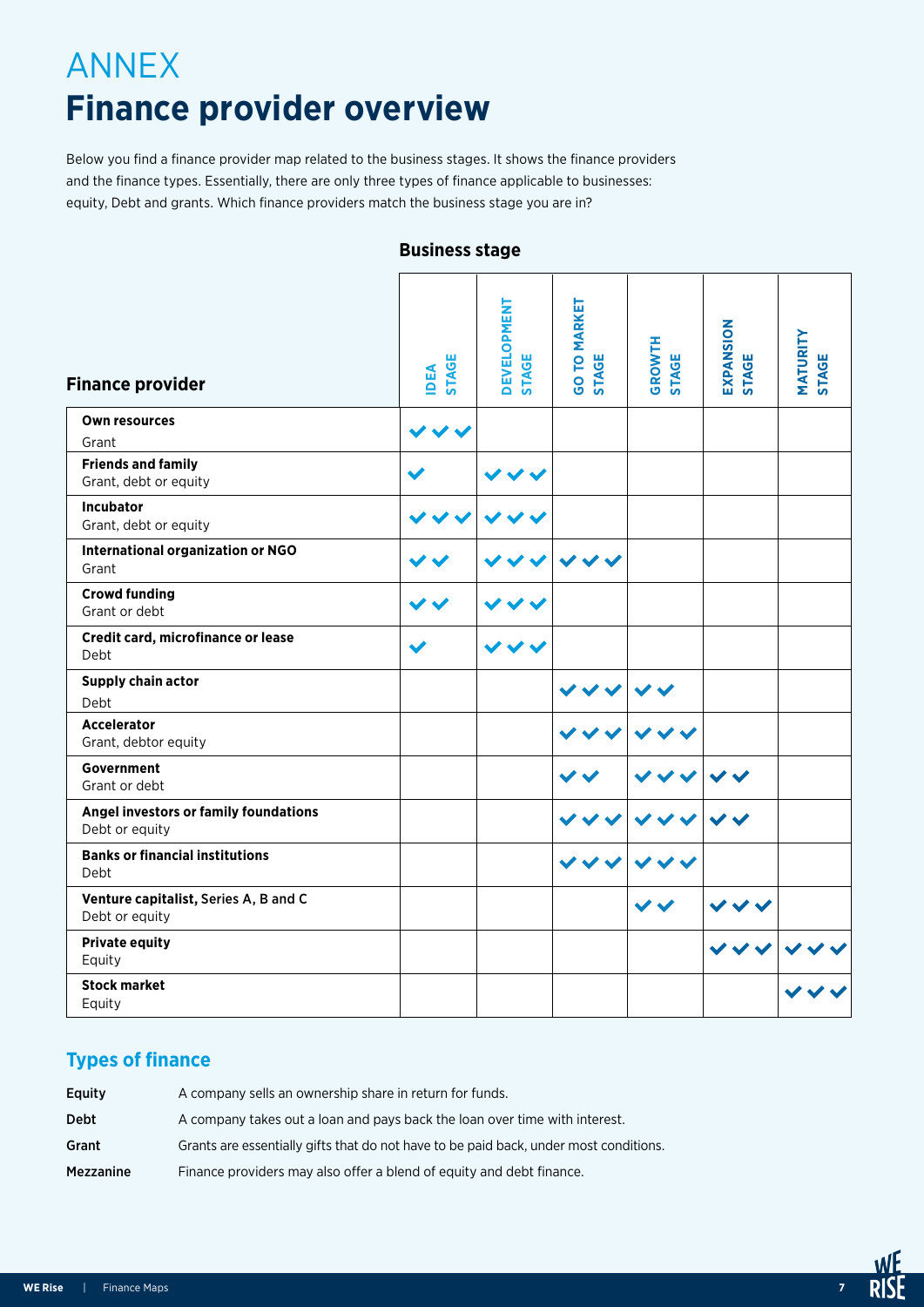## **Finance provider overview** ANNEX

| ш                      | $\mathbf{S}$   |                                                                                                                                                                                             |                                                                                                                                                                  |                                                                                                                                                                                                                                                                                         |  |
|------------------------|----------------|---------------------------------------------------------------------------------------------------------------------------------------------------------------------------------------------|------------------------------------------------------------------------------------------------------------------------------------------------------------------|-----------------------------------------------------------------------------------------------------------------------------------------------------------------------------------------------------------------------------------------------------------------------------------------|--|
| <b>Provider</b>        | <b>Type</b>    | <b>Pros</b>                                                                                                                                                                                 | <b>Cons</b>                                                                                                                                                      | <b>Selection criteria</b>                                                                                                                                                                                                                                                               |  |
| <b>Stock market</b>    | Equity         | Keep control of the<br>management<br>Access to large amounts of<br>capital for expansion or<br>maturity                                                                                     | Only viable for high or<br>growth impact SMEs, zebras<br>and unicorns<br>Loss of equity<br>High costs<br>Long listing process<br>Financial reporting             | Investment banker<br>Rules and regulations depend according<br>to local market<br>Prospectus                                                                                                                                                                                            |  |
| <b>Private equity</b>  | Equity         | Stable cash flows<br>Advice and networking<br>Strategic partnerships and<br>synergies                                                                                                       | Likely only viable for high<br>growth impact SMEs<br>Loss of some control of<br>business<br>Pressure to hit ambitious<br>growth targets<br>Strict maturity dates | Financial projections, statements and<br>other biz documents<br>Due diligence<br>Good and established management team<br>Term sheets<br>Ownership transfer contract<br><b>Business plan</b><br><b>Business pitch</b>                                                                    |  |
| <b>Venture capital</b> | Equity<br>Debt | Revenue-based finance can<br>provide alternative to equity<br>Advice on strategy and<br>networking<br>Medium or long-term capital<br>vs. short-term debt<br>Normally take minority<br>stake | Likely only viable for high<br>growth impact SMEs<br>Loss of some control of<br>business<br>Pressure to hit ambitious<br>growth targets<br>Strict maturity dates | Financial projections, statements and<br>other biz documents<br>Due diligence<br>Good and established management team<br>Term sheets<br>Ownership transfer contract<br>Business plan<br><b>Business pitch</b><br>A MRR (monthly recurring revenue)<br>Equity history<br>100% commitment |  |
| <b>Goverments</b>      | Grant<br>Debt  | Lower interest rates for<br>loans<br>Sometimes provide grants<br>for different stages of biz                                                                                                | Complex application<br>procedures<br>Long decision-making<br>processes                                                                                           | Business registration and other biz<br>documents<br>Application forms<br>Proposal                                                                                                                                                                                                       |  |

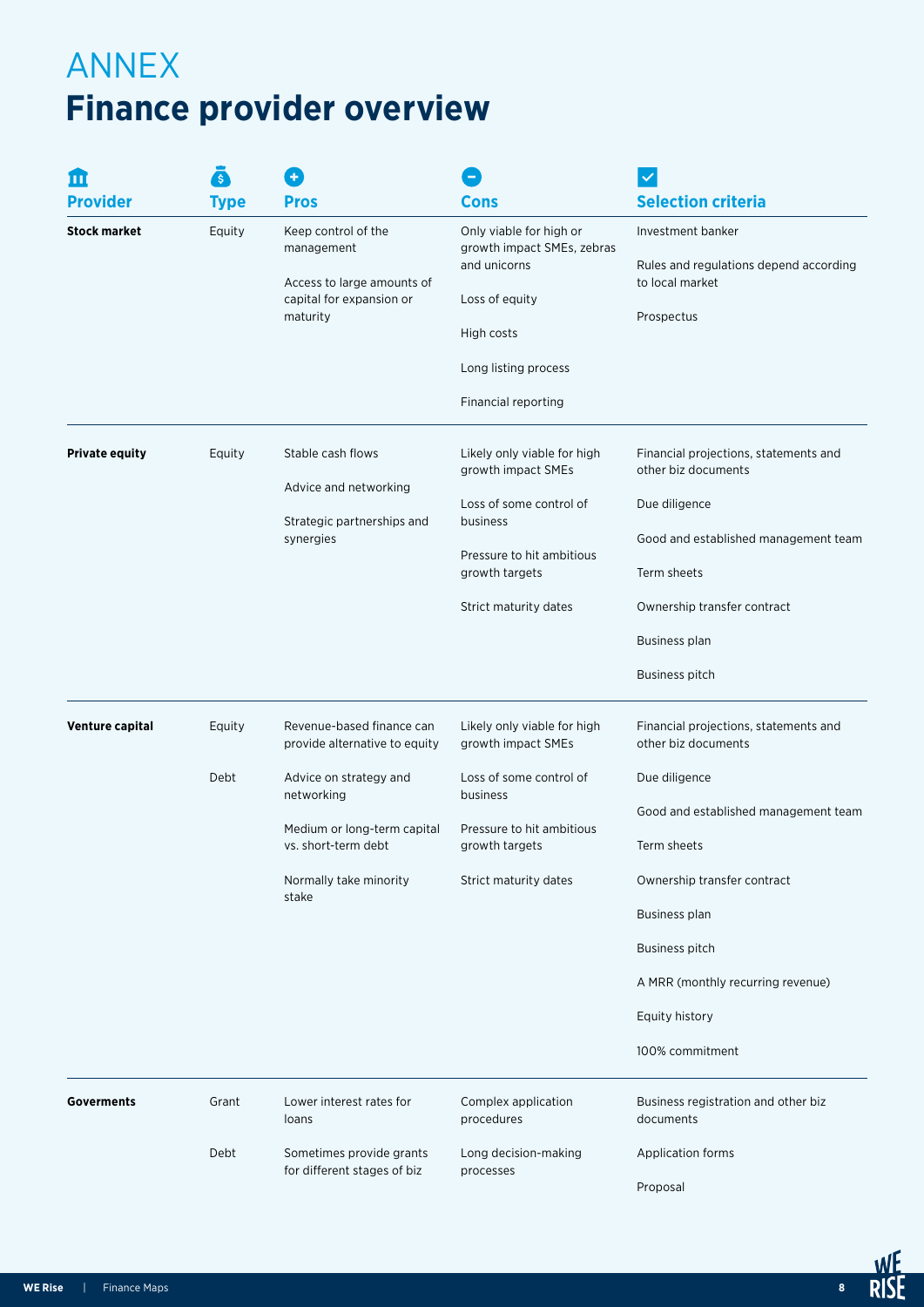## **Finance provider overview** ANNEX

| ш                                               | $\mathsf{S}$                              |                                                                    |                                                           |                                                  |  |  |
|-------------------------------------------------|-------------------------------------------|--------------------------------------------------------------------|-----------------------------------------------------------|--------------------------------------------------|--|--|
| <b>Provider</b>                                 | <b>Pros</b><br><b>Cons</b><br><b>Type</b> |                                                                    |                                                           | <b>Selection criteria</b>                        |  |  |
| <b>Business angels or</b><br>family foundations | Equity                                    | Less risk than debt financing                                      | Typically look for 25% ROI or<br>more                     | <b>Financial statements</b>                      |  |  |
|                                                 | Debt                                      | No need to pay back if biz<br>Loss of control of business<br>fails |                                                           | Financial projections and other biz<br>documents |  |  |
|                                                 |                                           | Mentoring and networking<br>opportunities                          | Reduction in ownership                                    | Pre-money valuation                              |  |  |
|                                                 |                                           |                                                                    | Time consuming in investor<br>search                      | Term sheet                                       |  |  |
|                                                 |                                           |                                                                    |                                                           | <b>Business plan</b>                             |  |  |
|                                                 |                                           |                                                                    |                                                           | <b>Business pitch</b>                            |  |  |
|                                                 |                                           |                                                                    |                                                           | Solid partner agreement                          |  |  |
| <b>Banks and</b><br>financial institutions      | Debt                                      | Keep control of biz                                                | May require guarantee or<br>collateral                    | <b>Financial statements</b>                      |  |  |
|                                                 |                                           | Source of both working and<br>investment capital                   | High interest rates                                       | Business registration & other biz<br>documents   |  |  |
|                                                 |                                           | Maintain control of business                                       | Monthly payments                                          | <b>Business plan</b>                             |  |  |
|                                                 |                                           |                                                                    |                                                           | <b>Business pitch</b>                            |  |  |
|                                                 |                                           |                                                                    |                                                           | Valuation                                        |  |  |
| <b>Accelerators</b>                             | Grant                                     | Business model support                                             | Time investment: Requires<br>participation in months-long | Business registration and other biz<br>documents |  |  |
|                                                 |                                           | Expand customer base<br>support and growth support                 | programmes                                                | Partner agreement                                |  |  |
|                                                 |                                           | Networking and mentor<br>opportunities                             | No guarantee for access to<br>finance                     | Business model canvas or plan                    |  |  |
|                                                 |                                           |                                                                    | Possibility of loss of equity                             | Business pitch (video)                           |  |  |
|                                                 | Peer learning                             |                                                                    | Deep willingness to listen and learn from<br>mentors      |                                                  |  |  |
| <b>Supply chain actors</b>                      | Debt                                      | It does not require a bank                                         | Requires giving a discount or                             | <b>Business registration</b>                     |  |  |
|                                                 | No asset-based lending<br>programme.      |                                                                    | paying a fee                                              | Suppliers                                        |  |  |
|                                                 |                                           | A fast way to free up cash                                         |                                                           |                                                  |  |  |
| <b>International</b><br>organizations and       | Grant                                     | No need to pay back if biz<br>fails                                | Significant paperwork or<br>reporting requirements        | Business registration & other biz<br>documents   |  |  |
| <b>NGOs</b>                                     |                                           | Grants and startup capital                                         |                                                           | Application forms                                |  |  |
|                                                 |                                           |                                                                    |                                                           | <b>Business plan</b>                             |  |  |
|                                                 |                                           |                                                                    |                                                           | Financial model                                  |  |  |

Business pitch

**RISE** 

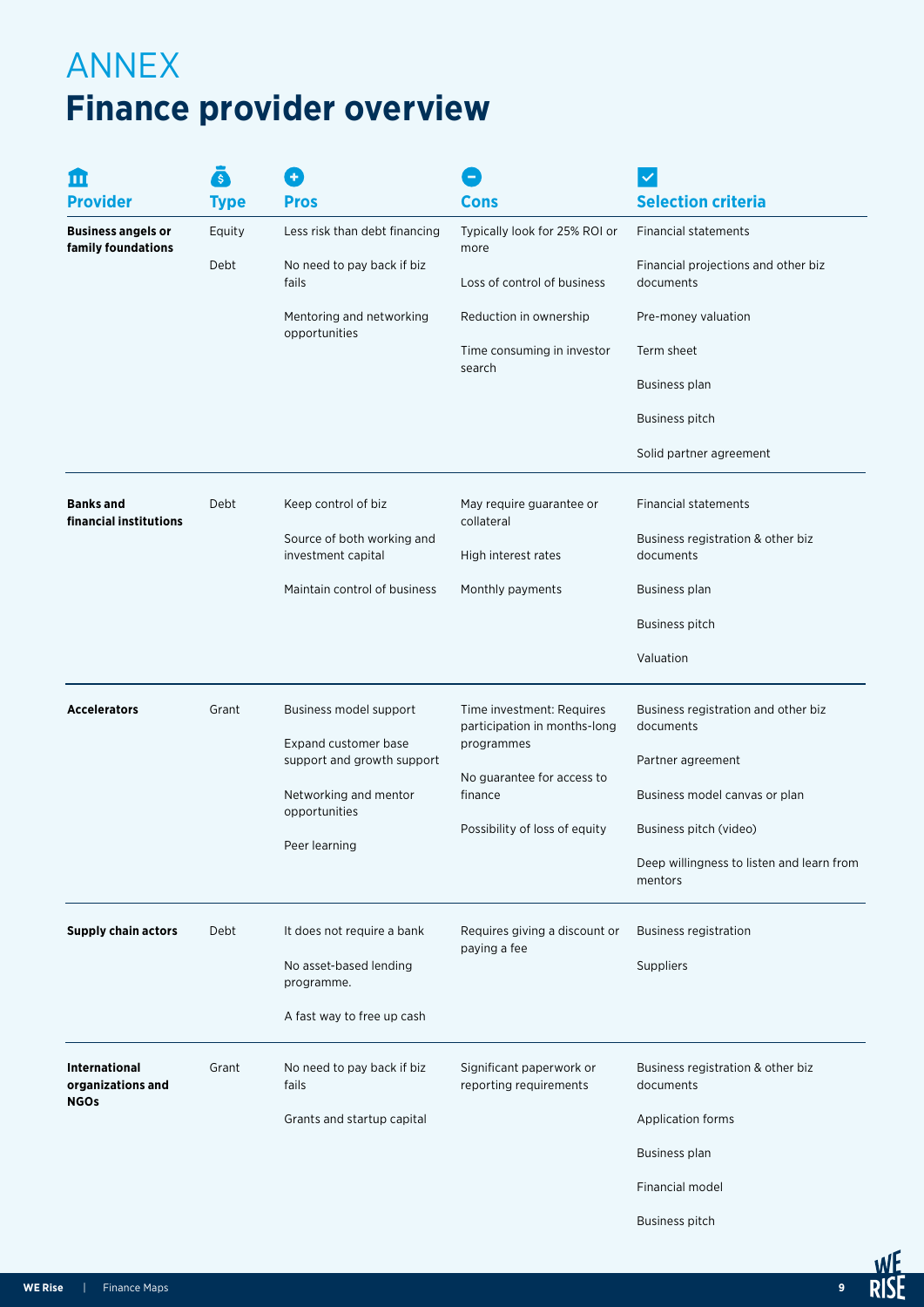## **Finance provider overview** ANNEX

| ш                                       | Š.          |                                                                          |                                                             |                                                                |  |
|-----------------------------------------|-------------|--------------------------------------------------------------------------|-------------------------------------------------------------|----------------------------------------------------------------|--|
| <b>Provider</b>                         | <b>Type</b> | <b>Pros</b>                                                              | Cons                                                        | <b>Selection criteria</b>                                      |  |
| <b>Crowdfunds</b>                       | Grant       | Tailored terms of fundraising                                            | Only small amounts of seed<br>or start up capital available | Participation and registration in<br>crowdfunding platform     |  |
|                                         | Debt        | Generally only product or<br>service obligation                          | Require marketing savvy or<br>vast professional and social  | A written or virtual and storytelling pitch                    |  |
|                                         |             | More efficient and faster<br>than traditional fundraising                | networks                                                    | Backing tier and product showcase<br>A clear "ask" for funders |  |
|                                         |             | Good for proof of concept                                                | Certain % share with<br>platform                            | <b>Business plan</b>                                           |  |
|                                         |             | Supports marketing and<br>media exposure                                 | Tedious communication with<br>backers                       | Financial model                                                |  |
|                                         |             | Opportunity for demand<br>testing                                        |                                                             |                                                                |  |
| Microfinance, credit<br>card or leasing | Debt        | Easy access                                                              | Only small amounts of<br>finance                            | Bank statement                                                 |  |
|                                         |             | Fast capital                                                             |                                                             | Registered business                                            |  |
| <b>Incubators</b>                       | Grant       | Business idea or model<br>support                                        | They might have their own<br>interests                      | Business plan                                                  |  |
|                                         |             | Might offer seed funding,<br>legal guidance and<br>accounting assistance | Sometimes no clear<br>structure, timelines or<br>deadlines  |                                                                |  |
|                                         |             | Networking, mentor or peer<br>learning opportunities                     |                                                             |                                                                |  |
| <b>Friends &amp; Family</b>             | Grant       | No extra costs, less strict                                              | Might distort relationship                                  | Only informal pitch needed                                     |  |
|                                         | Debt        | maturity date, no interest to<br>be paid                                 |                                                             |                                                                |  |
|                                         | Equity      |                                                                          |                                                             |                                                                |  |
| <b>Own resources</b>                    | Grant       | No pitching or paperwork                                                 | Slow growth                                                 | Self confidence and courage                                    |  |
|                                         |             |                                                                          | Risk of losing your own<br>savings                          | Risk taking attitude                                           |  |

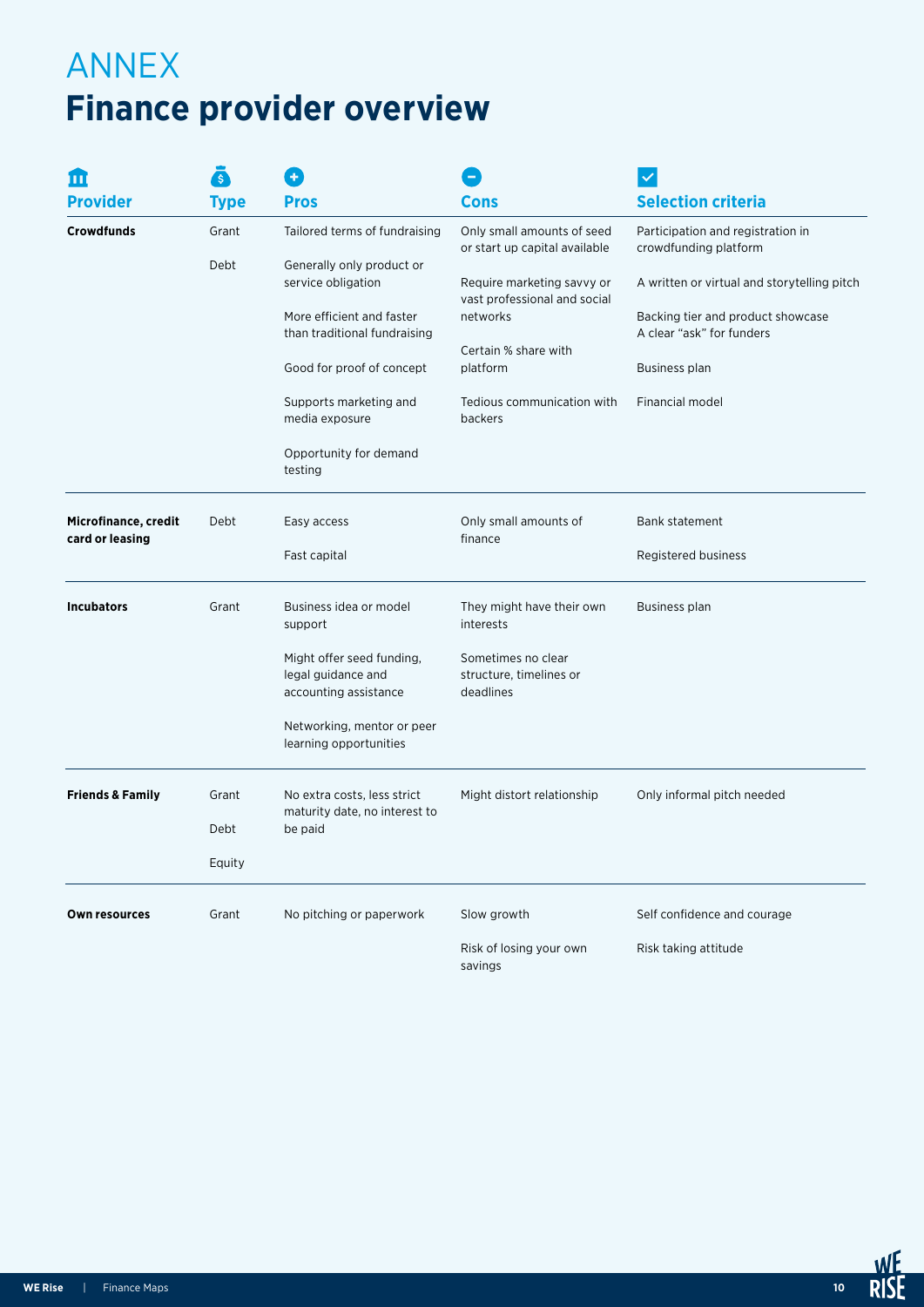## **Credits** Partners

We owe our gratitude to ANDE and ANGIN who helped us create the finance maps by generously providing with the data to populate the finance maps.

## Aspen Network of<br>Development Entrepreneurs

The Aspen Network of Development Entrepreneurs (ANDE) is a global network of organizations that propel entrepreneurship in emerging markets. ANDE members provide critical financial, educational, and business support services to small and growing businesses (SGBs) based on the conviction that SGBs will create jobs, stimulate long-term economic growth, and produce environmental and social benefits. Ultimately, we believe that SGBs can help lift countries out of poverty.



#### **Thailand database Indonesia database**

Over the last four years, ANGIN (Angel Angel Investment Network Indonesia) has grown to become more than the largest investment network in Indonesia. To leverage the function of our network in building a thriving entrepreneurial ecosystem, we frame our services under ANGIN Investment and ANGIN Advisory.

### **Contact**

Do you want to add a finance map for you country? Contact: weempower.asia@unwomen.org